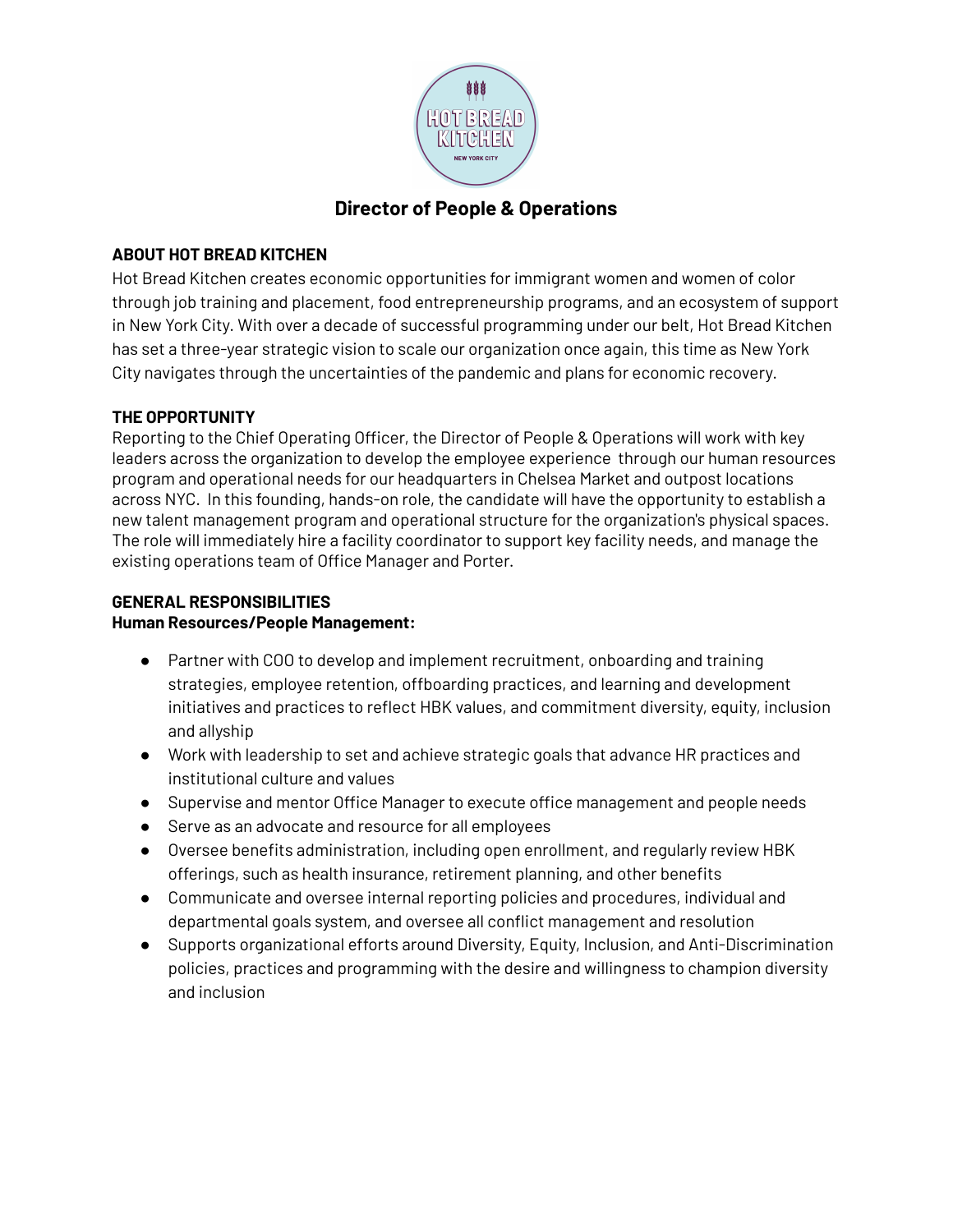

#### **Operations**

- Oversee operational management of Hot Bread Kitchen Facilities to ensure efficiency, quality, safety and organizational compliance
- Manage relationships with building management companies at Chelsea Market
- Hire and supervise a Facility Coordinator to support:
	- General facility needs
	- Preparation of facilities (Chelsea Market and outposts) for program training and other programmatic events
- Oversee porter to ensure efficiency and cleanliness of facilities

#### **KEY QUALIFICATIONS**

- Believe in the core values of Hot Bread Kitchen and be driven by the mission
- 3-5 years of progressive experience in people management, human resources and operations
- Deep commitment to diversity, equity, inclusion and allyship principles
- Must be solution-oriented and a problem solver
- Experience in developing new operations programs for growing organizations a plus
- A genuine passion for people management and talent for coaching others. They should have an implicit ability to listen, understand and connect with team members at all levels, diverse backgrounds and multiple sites
- Clear and effective communicator (written and verbal) with exceptional interpersonal skills
- You enjoy working in a high-paced, high-growth environment with strong organizational and collaborative skills
- Have a good understanding of the role of people and culture across a variety of industries in order to implement up-to-date best practices at the organization

#### **Location**

We offer a flexible and hybrid working environment. This position requires regular in-person attendance at our facility in Chelsea Market and future outpost locations. We follow New York City and State guidelines on COVID-19 vaccination and masking.

**Compensation:**This is a full-time position. The salary range begins at \$80,000 and is commensurate with experience. Hot Bread Kitchen's comprehensive benefits package includes health/vision/dental insurance (available from day one!), 401K contributions, flexible vacation time, family leave, and a sabbatical program. Our organizational culture is entrepreneurial, flexible, and civically-minded (learn more about our culture on hotbreadkitchen.org/careers!